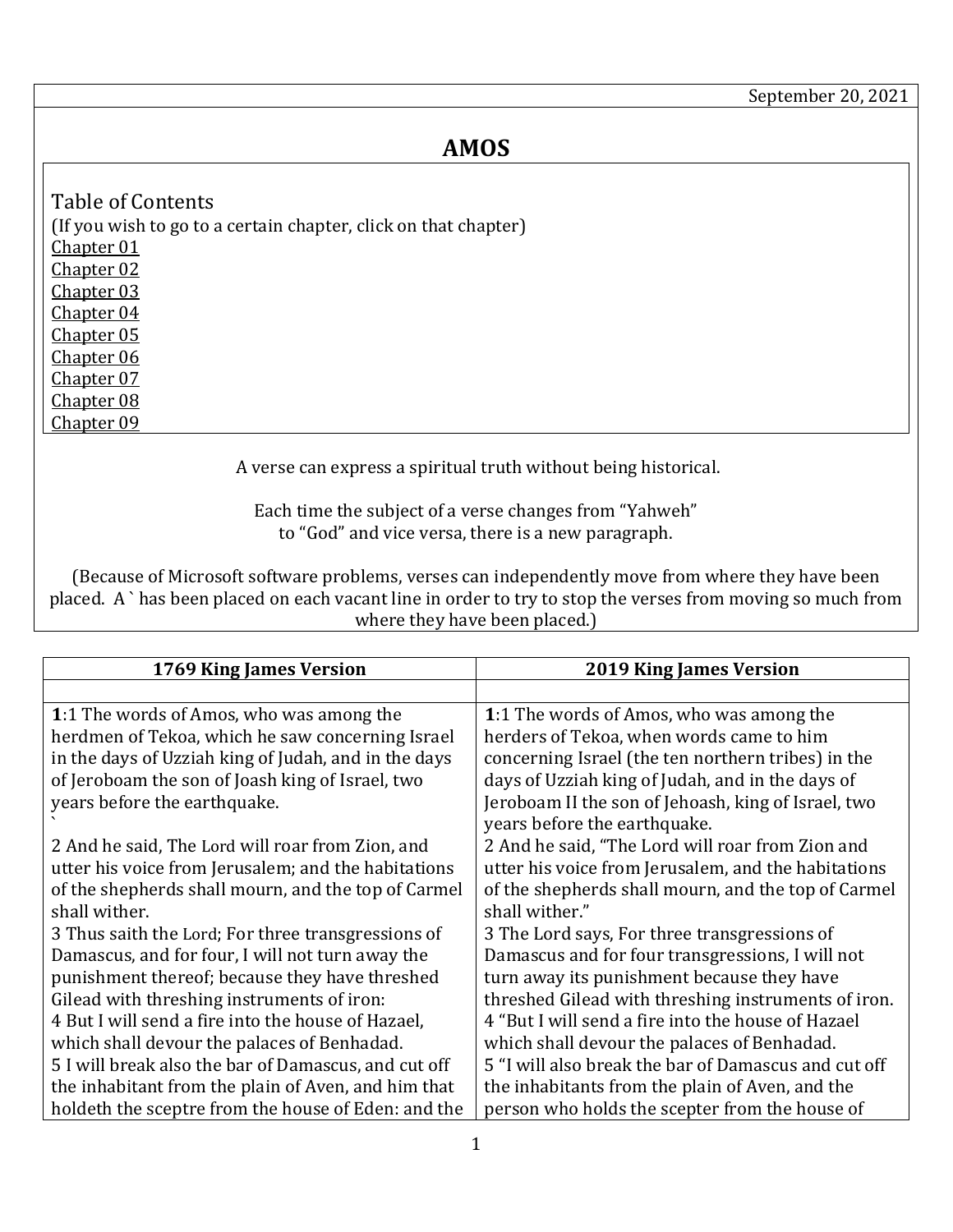<span id="page-1-0"></span>

| people of Syria shall go into captivity unto Kir, saith<br>the Lord. | Eden. And the people of Syria shall go into captivity<br>to Kir." |
|----------------------------------------------------------------------|-------------------------------------------------------------------|
|                                                                      |                                                                   |
| 6 Thus saith the Lord; For three transgressions of                   | 6 The Lord says, "For three transgressions of Gaza                |
| Gaza, and for four, I will not turn away the                         | and for four transgressions, I will not turn away its             |
| punishment thereof; because they carried away                        | punishment, because they carried away captive the                 |
| captive the whole captivity, to deliver them up to                   | whole captivity to deliver them up to Edom.                       |
| Edom:                                                                | 7 "But I will send fire on the wall of Gaza, which                |
| 7 But I will send a fire on the wall of Gaza, which                  | shall devour its palaces.                                         |
| shall devour the palaces thereof:                                    | 8 "And I will cut off the inhabitant from Ashdod and              |
| 8 And I will cut off the inhabitant from Ashdod, and                 | the person who holds the scepter from Ashkelon.                   |
| him that holdeth the sceptre from Ashkelon, and I                    | And I will turn my hand against Ekron, and the                    |
| will turn mine hand against Ekron: and the remnant                   | remnant of the Philistines shall perish."                         |
| of the Philistines shall perish, saith the Lord God.                 | 9 The Lord says, "For three transgressions of Tyrus               |
| 9 Thus saith the Lord; For three transgressions of                   | (Tyre) and for four transgressions, I will not turn               |
| Tyrus, and for four, I will not turn away the                        | away its punishment, because they delivered up the                |
| punishment thereof; because they delivered up the                    | whole captivity to Edom and did not remember the                  |
| whole captivity to Edom, and remembered not the                      | covenant of friendship.                                           |
| brotherly covenant:                                                  | 10 "But I will send fire on the wall of Tyre which                |
| 10 But I will send a fire on the wall of Tyrus, which                | shall devour its palaces."                                        |
| shall devour the palaces thereof.                                    | 11 The Lord says, "For three transgressions of                    |
| 11   Thus saith the Lord; For three transgressions of                | Edom and for four transgressions, I will not turn                 |
| Edom, and for four, I will not turn away the                         | away its punishment, because the people of Edom                   |
| punishment thereof; because he did pursue his                        | pursued their relatives with the sword and cast off               |
| brother with the sword, and did cast off all pity, and               | all pity. And their anger tore perpetually, and they              |
| his anger did tear perpetually, and he kept his                      | kept their wrath forever.                                         |
| wrath for ever:                                                      | 12 "But I will send a fire upon Teman, which shall                |
| 12 But I will send a fire upon Teman, which shall                    | devour the palaces of Bozrah."                                    |
| devour the palaces of Bozrah.                                        | 13 The Lord says, "For three transgressions of the                |
| 13   Thus saith the Lord; For three transgressions of                | children of Ammon and for four transgressions, I                  |
| the children of Ammon, and for four, I will not turn                 | will not turn away its punishment, because they                   |
| away the punishment thereof; because they have                       |                                                                   |
|                                                                      | have ripped up the pregnant women of Gilead so                    |
| ripped up the women with child of Gilead, that they                  | that they might enlarge their border.                             |
| might enlarge their border:                                          | 14 "But I will kindle a fire in the wall of Rabbah, and           |
| 14 But I will kindle a fire in the wall of Rabbah, and               | it shall devour its palaces with shouting in the day              |
| it shall devour the palaces thereof, with shouting in                | of battle, with a tempest in the day of the whirlwind.            |
| the day of battle, with a tempest in the day of the                  | 15 "And their king shall go into captivity, he and his            |
| whirlwind:                                                           | princes together."                                                |
| 15 And their king shall go into captivity, he and his                | ↖                                                                 |
| princes together, saith the Lord.                                    |                                                                   |
|                                                                      |                                                                   |
| 2:1 Thus saith the Lord; For three transgressions of                 | 2:1 The Lord says, "For three transgressions of                   |
| Moab, and for four, I will not turn away the                         | Moab and for four transgressions, I will not turn                 |
| punishment thereof; because he burned the bones                      | away its punishment, because Moab burned the                      |
| of the king of Edom into lime:                                       | bones of the king of Edom into lime.                              |
| 2 But I will send a fire upon Moab, and it shall                     | 2 "But I will send a fire upon Moab, and it shall                 |
| devour the palaces of Kerioth: and Moab shall die                    | devour the palaces of Kerioth; and Moab shall die                 |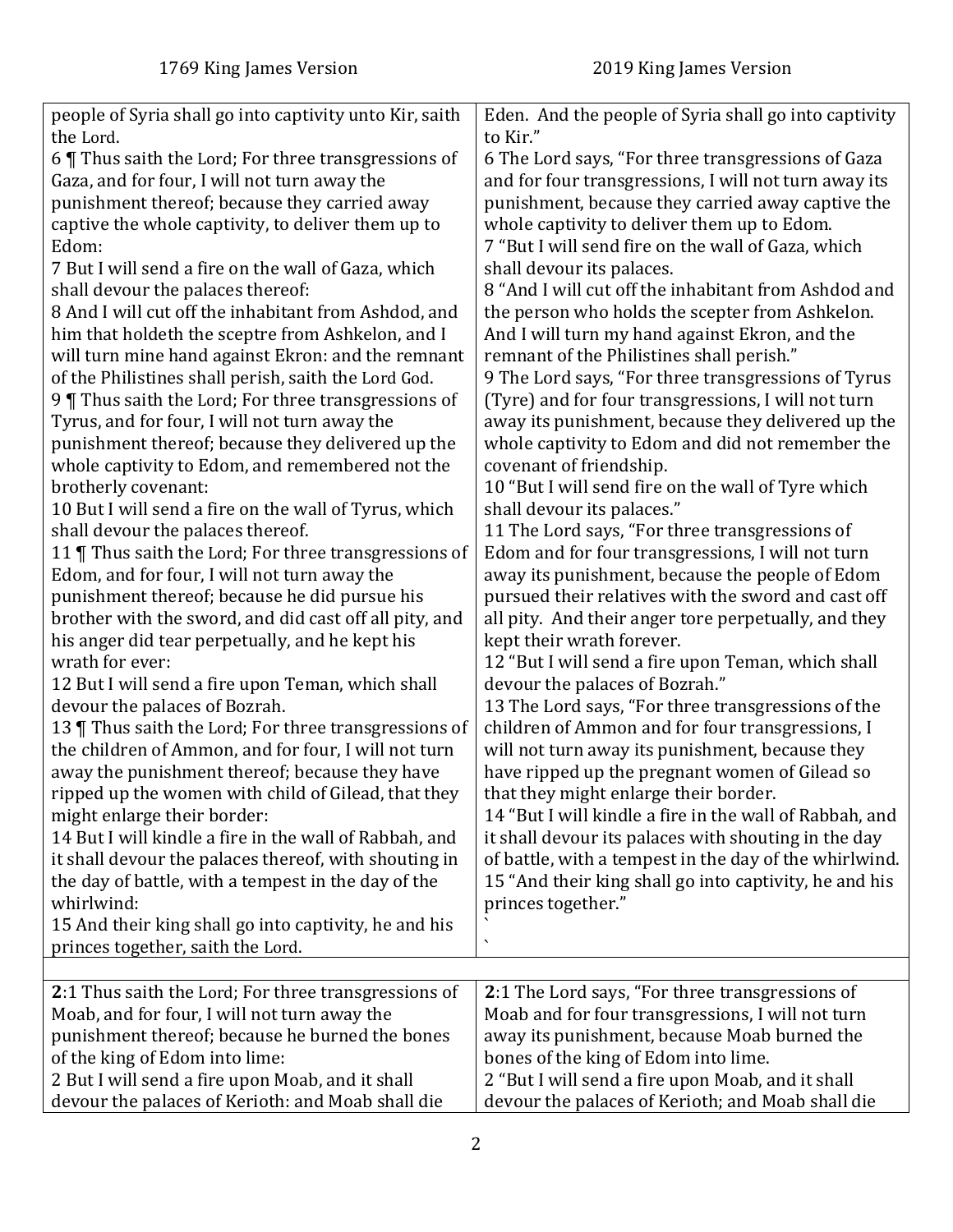| with tumult, with shouting, and with the sound of       | with tumult, with shouting, and with the sound of       |
|---------------------------------------------------------|---------------------------------------------------------|
| the trumpet:                                            | the trumpet.                                            |
| 3 And I will cut off the judge from the midst thereof,  | 3 "And I will cut off the judge from its midst and will |
| and will slay all the princes thereof with him, saith   | slay all its princes with the judge."                   |
| the Lord.                                               | 4 The Lord says, "For three transgressions of Judah     |
| 4 Thus saith the Lord; For three transgressions of      | and for four transgressions, I will not turn away its   |
| Judah, and for four, I will not turn away the           | punishment, because they have despised the law of       |
| punishment thereof; because they have despised          | the Lord and have not kept His commandments, and        |
| the law of the Lord, and have not kept his              | their lies after which their ancestors walked have      |
|                                                         |                                                         |
| commandments, and their lies caused them to err,        | caused them to err,.                                    |
| after the which their fathers have walked:              | 5 "But I will send a fire upon Judah, and it shall      |
| 5 But I will send a fire upon Judah, and it shall       | devour the palaces of Jerusalem."                       |
| devour the palaces of Jerusalem.                        | 6 The Lord says, "For three transgressions of Israel    |
| 6 Thus saith the Lord; For three transgressions of      | and for four transgressions, I will not turn away its   |
| Israel, and for four, I will not turn away the          | punishment, because they sold the righteous for         |
| punishment thereof; because they sold the               | silver and the poor for a pair of shoes.                |
| righteous for silver, and the poor for a pair of shoes; | 7 "They pant after the dust of the earth on the head    |
| 7 That pant after the dust of the earth on the head of  | of the poor and turn aside the way of the meek. And     |
| the poor, and turn aside the way of the meek: and a     | a man and his father will go in to the same woman,      |
| man and his father will go in unto the same maid, to    | to profane My holy name.                                |
| profane my holy name:                                   | 8 "And they lay themselves down upon clothes laid       |
| 8 And they lay themselves down upon clothes laid        | to pledge by every altar, and they drink the wine of    |
| to pledge by every altar, and they drink the wine of    | the condemned in the house of their god.                |
| the condemned in the house of their god.                | 9 "Yet I destroyed the Amorites before them, whose      |
| 9   Yet destroyed I the Amorite before them, whose      | height was like the height of the cedars, and was       |
| height was like the height of the cedars, and he was    | strong as the oaks. Yet I destroyed their fruit from    |
| strong as the oaks; yet I destroyed his fruit from      | above and their roots from beneath.                     |
| above, and his roots from beneath.                      | 10 "Also, I brought you up from the land of Egypt       |
| 10 Also I brought you up from the land of Egypt, and    | and led you forty years through the wilderness to       |
| led you forty years through the wilderness, to          | possess the land of the Amorites.                       |
| possess the land of the Amorite.                        | 11 "And I raised up some of your offspring for          |
| 11 And I raised up of your sons for prophets, and of    | prophets and some of your young people for              |
| your young men for Nazarites. Is it not even thus, O    | Nazarites. Is it not even thus, O you children of       |
| ye children of Israel? saith the Lord.                  | Israel?" the Lord says.                                 |
| 12 But ye gave the Nazarites wine to drink; and         | 12 "But you gave the Nazarites wine to drink and        |
| commanded the prophets, saying, Prophesy not.           | commanded the prophets, saying, 'Do not                 |
|                                                         | prophesy.'                                              |
| 13 Behold, I am pressed under you, as a cart is         | 13 "Behold, I am pressed down under you as a cart       |
| pressed that is full of sheaves.                        | is pressed down that is full of sheaves.                |
| 14 Therefore the flight shall perish from the swift,    | 14 "Therefore, the flight shall perish from the swift,  |
| and the strong shall not strengthen his force,          | and the strong shall not strengthen their force, nor    |
| neither shall the mighty deliver himself:               | shall the mighty deliver themselves.                    |
| 15 Neither shall he stand that handleth the bow;        | 15 "Nor shall those stand who handle the bow; and       |
| and he that is swift of foot shall not deliver himself: | those who are swift of foot shall not deliver           |
| neither shall he that rideth the horse deliver          | themselves; nor shall the people who ride horses        |
| himself.                                                | deliver themselves.                                     |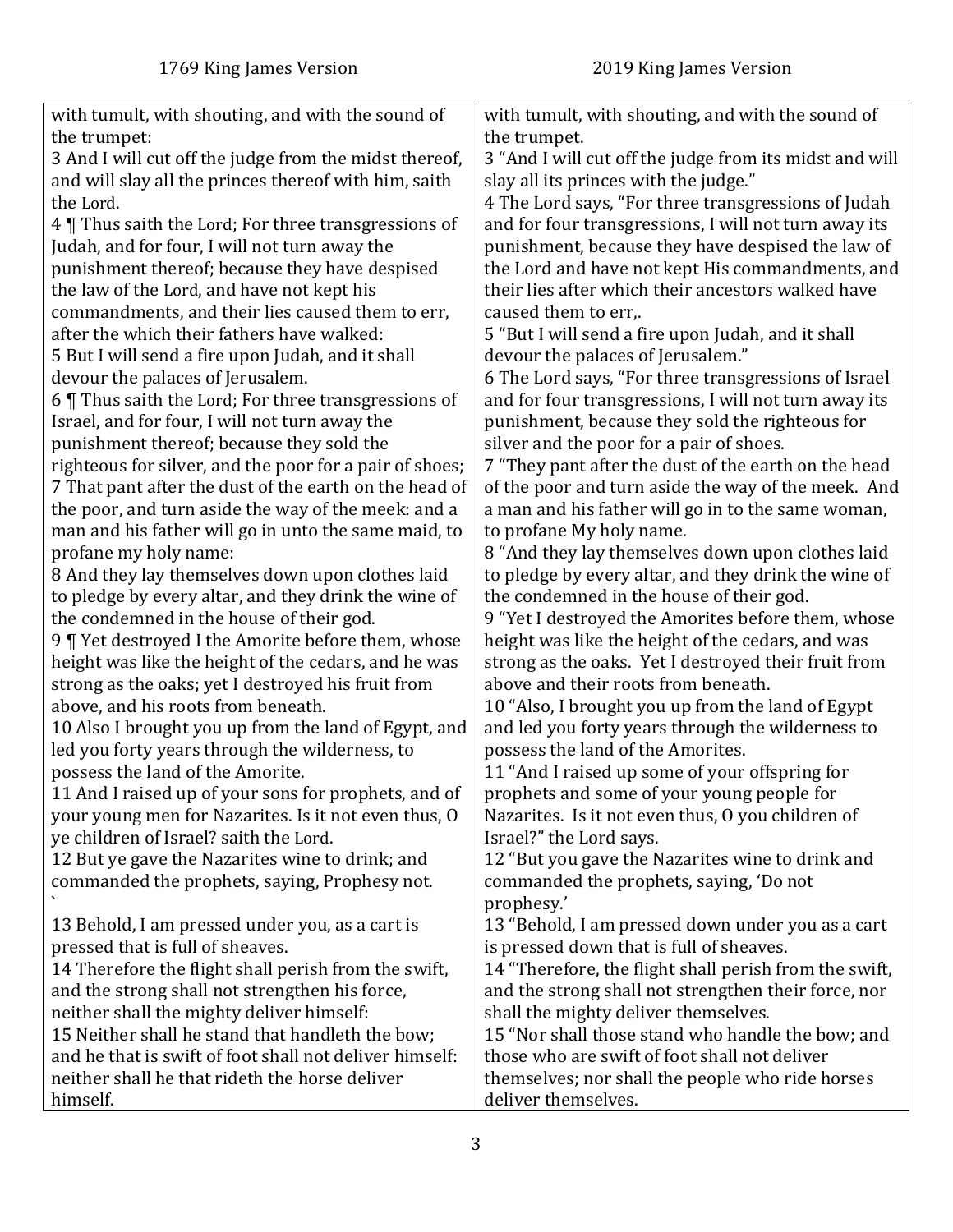<span id="page-3-0"></span>

| 16 And he that is courageous among the mighty                                                                    | 16 "And those who are courageous among the                                                                      |
|------------------------------------------------------------------------------------------------------------------|-----------------------------------------------------------------------------------------------------------------|
| shall flee away naked in that day, saith the Lord.                                                               | mighty shall flee away naked in that day."                                                                      |
|                                                                                                                  |                                                                                                                 |
| 3:1 Hear this word that the Lord hath spoken                                                                     | 3:1 The Lord said, "Hear this word that the Lord has                                                            |
| against you, O children of Israel, against the whole                                                             | spoken against you, O people of Israel, against the                                                             |
| family which I brought up from the land of Egypt,                                                                | whole family whom I brought up from the land of                                                                 |
| saying,                                                                                                          | Egypt.                                                                                                          |
| 2 You only have I known of all the families of the                                                               | 2 "You only have I known of all the families of the                                                             |
| earth: therefore I will punish you for all your                                                                  | earth; therefore, I will punish you for all your                                                                |
| iniquities.                                                                                                      | iniquities.                                                                                                     |
| 3 Can two walk together, except they be agreed?                                                                  | 3 "Can two walk together unless they are agreed?                                                                |
| 4 Will a lion roar in the forest, when he hath no                                                                | 4 "Will lions roar in the forest when they have no                                                              |
| prey? will a young lion cry out of his den, if he have                                                           | prey? Will young lions cry out of their den if they                                                             |
| taken nothing?                                                                                                   | have taken nothing?                                                                                             |
| 5 Can a bird fall in a snare upon the earth, where no                                                            | 5 "Can a bird fall in a snare upon the earth where                                                              |
| gin is for him? shall one take up a snare from the                                                               | there is no snare? Shall one take up a snare from                                                               |
| earth, and have taken nothing at all?                                                                            | the earth and have taken nothing at all?                                                                        |
| 6 Shall a trumpet be blown in the city, and the                                                                  | 6 "Shall a trumpet be blown in the city, and the                                                                |
| people not be afraid? shall there be evil in a city, and                                                         | people not be afraid? Shall there be evil in a city,                                                            |
| the Lord hath not done it?                                                                                       | and the Lord has not done it?                                                                                   |
| 7 Surely the Lord God will do nothing, but he                                                                    | 7 "Surely the Lord God will do nothing, but He                                                                  |
| revealeth his secret unto his servants the prophets.                                                             | reveals His secret to His servants the prophets.                                                                |
| 8 The lion hath roared, who will not fear? the Lord                                                              | 8 "The lion has roared. Who will not fear? The Lord                                                             |
| God hath spoken, who can but prophesy?                                                                           | God has spoken. Who can but prophesy?"                                                                          |
| 9   Publish in the palaces at Ashdod, and in the                                                                 | 9 Publish in the palaces at Ashdod and in the                                                                   |
| palaces in the land of Egypt, and say, Assemble                                                                  | palaces in the land of Egypt and say, "Assemble                                                                 |
| yourselves upon the mountains of Samaria, and                                                                    | yourselves upon the mountains of Samaria. And                                                                   |
| behold the great tumults in the midst thereof, and                                                               | behold the great tumults in their midst and the                                                                 |
| the oppressed in the midst thereof.                                                                              | oppressed in their midst."                                                                                      |
| 10 For they know not to do right, saith the Lord,                                                                | 10 The Lord says, "Those who store up violence and                                                              |
| who store up violence and robbery in their palaces.                                                              | robbery in their palaces do not know to do right.                                                               |
| 11 Therefore thus saith the Lord God; An adversary                                                               | 11 "Therefore, adversaries shall be around the land;                                                            |
| there shall be even round about the land; and he                                                                 | and they shall draw down your strength from you,                                                                |
| shall bring down thy strength from thee, and thy                                                                 | and your palaces shall be spoiled."                                                                             |
| palaces shall be spoiled.                                                                                        | 12 The Lord says, "As a shepherd takes out of the                                                               |
| 12 Thus saith the Lord; As the shepherd taketh out                                                               | mouth of the lion two legs, or a piece of an ear, so                                                            |
| of the mouth of the lion two legs, or a piece of an                                                              | shall the children of Israel dwelling in Samaria be                                                             |
| ear; so shall the children of Israel be taken out that                                                           | taken out in the corner of a bed, and those dwelling                                                            |
| dwell in Samaria in the corner of a bed, and in                                                                  | in Damascus in a couch."                                                                                        |
| Damascus in a couch.                                                                                             | 13 The Lord God, the God of hosts, says, "Hear and                                                              |
| 13 Hear ye, and testify in the house of Jacob, saith                                                             | testify in the house of Jacob                                                                                   |
| the Lord God, the God of hosts,                                                                                  | 14 "that in the day that I shall visit the                                                                      |
| 14 That in the day that I shall visit the                                                                        | transgressions of Israel upon Jacob I will also visit<br>the altars of Bethel. And the horns of the altar shall |
| transgressions of Israel upon him I will also visit the<br>altars of Bethel: and the horns of the altar shall be |                                                                                                                 |
|                                                                                                                  | be cut off and fall to the ground.                                                                              |
| cut off, and fall to the ground.                                                                                 | 15 "And I will strike down the winter house with                                                                |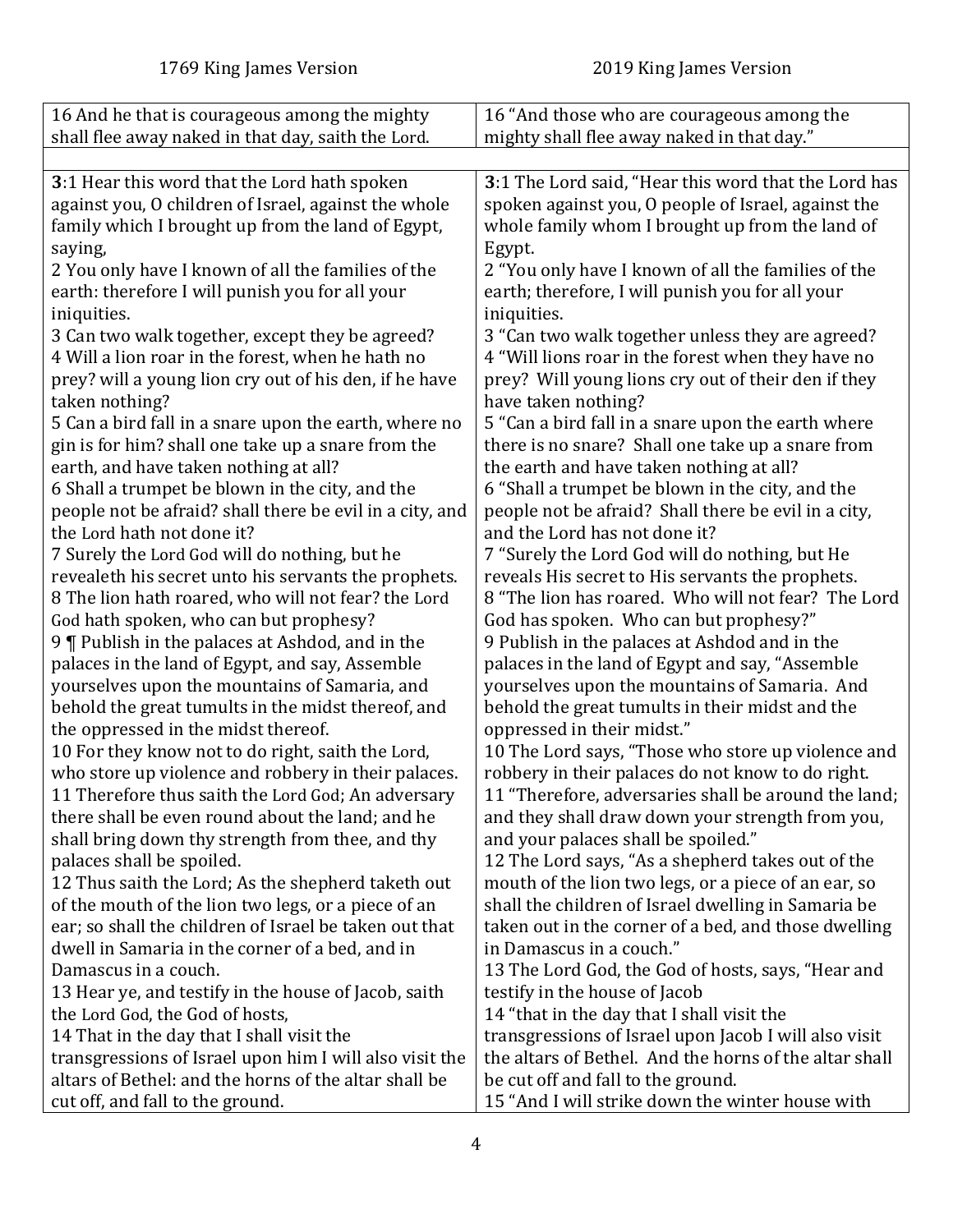<span id="page-4-0"></span>

| 15 And I will smite the winter house with the            | the summer house, and the houses of ivory shall                |
|----------------------------------------------------------|----------------------------------------------------------------|
| summer house; and the houses of ivory shall perish,      | perish, and the great houses shall have an end."               |
| and the great houses shall have an end, saith the        |                                                                |
| Lord.                                                    |                                                                |
|                                                          |                                                                |
| 4:1 Hear this word, ye kine of Bashan, that are in       | 4:1 The Lord says, "Hear this word, you women who              |
| the mountain of Samaria, which oppress the poor,         | are like the plump cows of Bashan that are in the              |
| which crush the needy, which say to their masters,       | mountains of Samaria, who oppress the poor, who                |
| Bring, and let us drink.                                 | crush the needy, who say to their masters, 'Bring              |
|                                                          | and let us drink.                                              |
| 2 The Lord God hath sworn by his holiness, that, lo,     | 2 "The Lord God has sworn by His holiness, that,               |
| the days shall come upon you, that he will take you      | behold, the days shall come upon you, that He will             |
| away with hooks, and your posterity with fishhooks.      | take you away with hooks and your posterity with<br>fishhooks. |
| 3 And ye shall go out at the breaches, every cow at      | 3 "And you shall go out at the breaches, every cow             |
| that which is before her; and ye shall cast them into    | at that which is before her; and you shall cast them           |
| the palace, saith the Lord.                              | into the palace.                                               |
| 4 ¶ Come to Bethel, and transgress; at Gilgal            | 4 "Come to Bethel, and transgress; at Gilgal multiply          |
| multiply transgression; and bring your sacrifices        | transgression; and bring your sacrifices every                 |
| every morning, and your tithes after three years:        | morning and your tithes after three years.                     |
| 5 And offer a sacrifice of thanksgiving with leaven,     | 5 "And offer a sacrifice of thanksgiving with leaven,          |
| and proclaim and publish the free offerings: for this    | and proclaim and publish the free offerings; for this          |
| liketh you, O ye children of Israel, saith the Lord God. | you love to do, you people of Israel."                         |
| 6    And I also have given you cleanness of teeth in     | 6 "And I also have given you clean teeth in all your           |
| all your cities, and want of bread in all your places:   | cities, and a scarceness of bread in all your places;          |
| yet have ye not returned unto me, saith the Lord.        | yet you have not returned to Me.                               |
| 7 And also I have withholden the rain from you,          | 7 "And also I withheld the rain from you when there            |
| when there were yet three months to the harvest:         | were still three months to the harvest, and I caused           |
| and I caused it to rain upon one city, and caused it     | it to rain upon one city and did not cause it to rain          |
| not to rain upon another city: one piece was rained      | upon another city. One place was rained upon, and              |
| upon, and the piece whereupon it rained not              | the place on which it did not rain withered.                   |
| withered.                                                | 8 "So the people of two or three cities traveled to            |
| 8 So two or three cities wandered unto one city, to      | one city to drink water, but they were not satisfied;          |
| drink water; but they were not satisfied: yet have ye    | yet you have not returned to Me.                               |
| not returned unto me, saith the Lord.                    | 9 "I have struck you down with blasting and                    |
| 9 I have smitten you with blasting and mildew:           | mildew. When your gardens, your vineyards, your                |
| when your gardens and your vineyards and your fig        | fig trees, and your olive trees increased, the                 |
| trees and your olive trees increased, the                | palmerworm devoured them. Yet you have not                     |
| palmerworm devoured them: yet have ye not                | returned to Me.                                                |
| returned unto me, saith the Lord.                        | 10 "I have sent among you a pestilence after the               |
| 10 I have sent among you the pestilence after the        | manner of Egypt; I have slain your young people                |
| manner of Egypt: your young men have I slain with        | with the sword and have taken away your horses.                |
| the sword, and have taken away your horses; and I        | And I have made the stink of your camps to come up             |
| have made the stink of your camps to come up unto        | into your nostrils; yet you have not returned to me.           |
| your nostrils: yet have ye not returned unto me,         | 11 "I have overthrown some of you just as I                    |
| saith the Lord.                                          | overthrew Sodom and Gomorrah, and you were like                |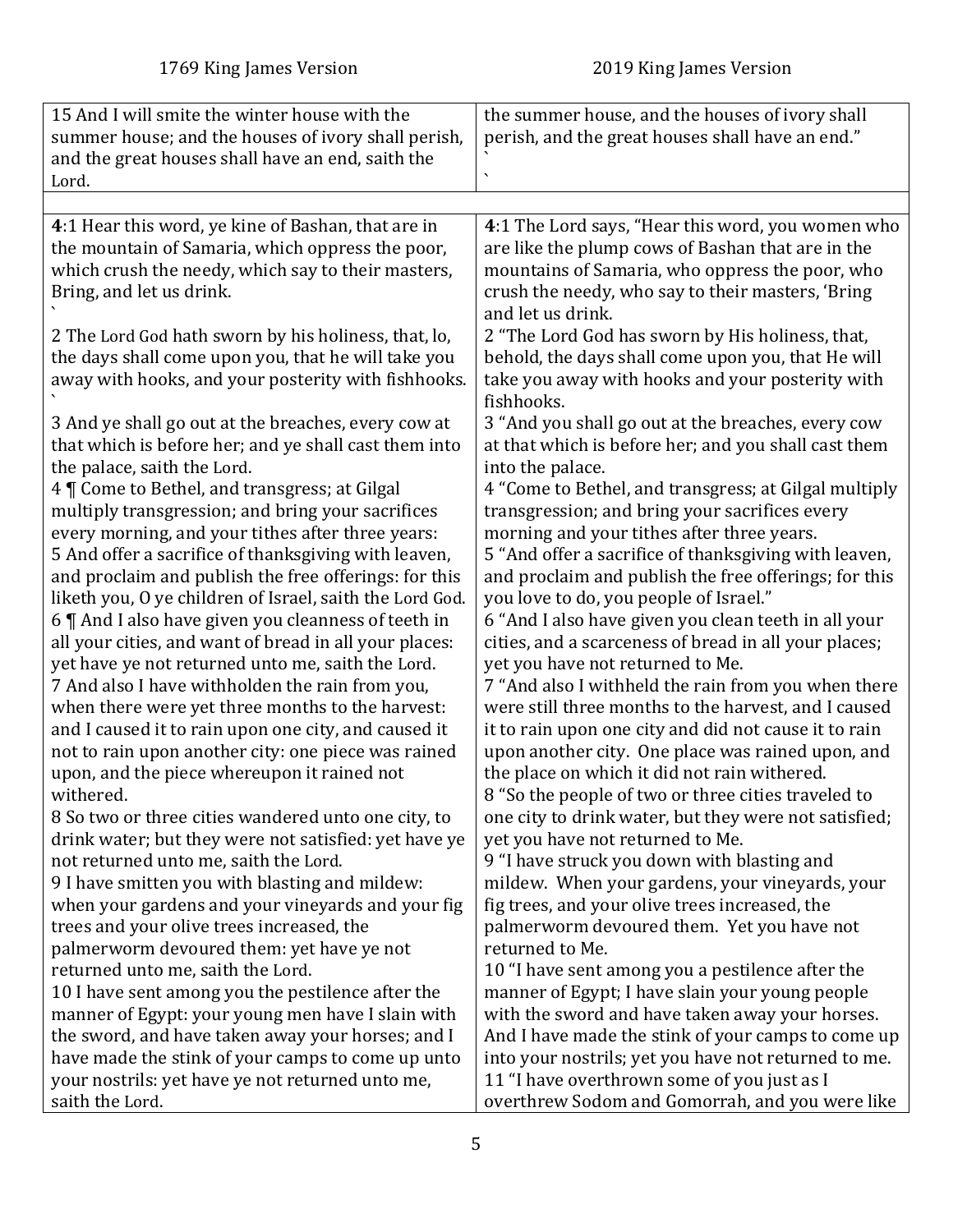<span id="page-5-0"></span>

| 11 I have overthrown some of you, as God<br>overthrew Sodom and Gomorrah, and ye were as a<br>firebrand plucked out of the burning: yet have ye<br>not returned unto me, saith the Lord.<br>12 Therefore thus will I do unto thee, O Israel: and<br>because I will do this unto thee, prepare to meet thy<br>God, O Israel.<br>13 For, lo, he that formeth the mountains, and<br>createth the wind, and declareth unto man what is<br>his thought, that maketh the morning darkness, and<br>treadeth upon the high places of the earth, The Lord,<br>The God of hosts, is his name.                                                                                                                                                                                                                                                                                                                                                                                                                                                                                                             | a firebrand plucked out of the fire; yet you have not<br>returned to me.<br>12 "Therefore, I will do this to you, O Israel; and<br>because I will do this to you, prepare to meet your<br>God, O Israel."<br>13 For, behold, He that forms the mountains, and<br>creates the wind, and declares to people what is His<br>thought, and makes the morning light, and regards<br>the high places of the earth is God.<br>$\bar{\mathbf{v}}$<br>$\overline{\phantom{a}}$                                                                                                                                                                                                                                                                                                                                                                                                                                                                                                                                                                                                                   |
|-------------------------------------------------------------------------------------------------------------------------------------------------------------------------------------------------------------------------------------------------------------------------------------------------------------------------------------------------------------------------------------------------------------------------------------------------------------------------------------------------------------------------------------------------------------------------------------------------------------------------------------------------------------------------------------------------------------------------------------------------------------------------------------------------------------------------------------------------------------------------------------------------------------------------------------------------------------------------------------------------------------------------------------------------------------------------------------------------|----------------------------------------------------------------------------------------------------------------------------------------------------------------------------------------------------------------------------------------------------------------------------------------------------------------------------------------------------------------------------------------------------------------------------------------------------------------------------------------------------------------------------------------------------------------------------------------------------------------------------------------------------------------------------------------------------------------------------------------------------------------------------------------------------------------------------------------------------------------------------------------------------------------------------------------------------------------------------------------------------------------------------------------------------------------------------------------|
|                                                                                                                                                                                                                                                                                                                                                                                                                                                                                                                                                                                                                                                                                                                                                                                                                                                                                                                                                                                                                                                                                                 |                                                                                                                                                                                                                                                                                                                                                                                                                                                                                                                                                                                                                                                                                                                                                                                                                                                                                                                                                                                                                                                                                        |
| 5:1 Hear ye this word which I take up against you,<br>even a lamentation, O house of Israel.<br>2 The virgin of Israel is fallen; she shall no more<br>rise: she is forsaken upon her land; there is none to<br>raise her up.<br>3 For thus saith the Lord God; The city that went out<br>by a thousand shall leave an hundred, and that<br>which went forth by an hundred shall leave ten, to<br>the house of Israel.<br>4   For thus saith the Lord unto the house of Israel,<br>Seek ye me, and ye shall live:<br>5 But seek not Bethel, nor enter into Gilgal, and pass<br>not to Beersheba: for Gilgal shall surely go into<br>captivity, and Bethel shall come to nought.<br>6 Seek the Lord, and ye shall live; lest he break out<br>like fire in the house of Joseph, and devour it, and<br>there be none to quench it in Bethel.<br>7 Ye who turn judgment to wormwood, and leave<br>off righteousness in the earth,<br>8 Seek him that maketh the seven stars and Orion,<br>and turneth the shadow of death into the morning,<br>and maketh the day dark with night: that calleth for | 5:1 Hear this word which I take up against you,<br>even a lamentation, O house of Israel.<br>2 The virgin of Israel has fallen; she shall not rise<br>anymore; she is forsaken upon her land; there is no<br>one to raise her up.<br>3 The Lord God says, "The city in Israel that went<br>out by a thousand shall have only a hundred return.<br>And those who went forth by a hundred shall have<br>only ten return."<br>4 The Lord says to the house of Israel, "Seek Me, and<br>you shall live.<br>5 "But do not seek Bethel nor enter into Gilgal, and<br>do not pass to Beersheba; for Gilgal shall surely go<br>into captivity, and Bethel shall come to nothing."<br>6 Seek the Lord, and you shall live lest He break out<br>like fire in the house of Joseph and devour it, and<br>there be no one to quench it in Bethel.<br>7 You who turn justiceto wormwood and leave off<br>righteousness in the earth,<br>8 seek Him that makes the seven stars and Orion,<br>and turns the shadow of death into the morning,<br>and makes the day dark with night, that calls for the |
| the waters of the sea, and poureth them out upon<br>the face of the earth: The Lord is his name:<br>9 That strengtheneth the spoiled against the strong,<br>so that the spoiled shall come against the fortress.                                                                                                                                                                                                                                                                                                                                                                                                                                                                                                                                                                                                                                                                                                                                                                                                                                                                                | waters of the sea and pours them out upon the face<br>of the earth. The Lord is His name.<br>9 He strengthens the abused against the strong so<br>that the abused shall come against the fortress.                                                                                                                                                                                                                                                                                                                                                                                                                                                                                                                                                                                                                                                                                                                                                                                                                                                                                     |
| 10 They hate him that rebuketh in the gate, and                                                                                                                                                                                                                                                                                                                                                                                                                                                                                                                                                                                                                                                                                                                                                                                                                                                                                                                                                                                                                                                 | 10 They hate him who rebukes in the gate, and they                                                                                                                                                                                                                                                                                                                                                                                                                                                                                                                                                                                                                                                                                                                                                                                                                                                                                                                                                                                                                                     |
| they abhor him that speaketh uprightly.                                                                                                                                                                                                                                                                                                                                                                                                                                                                                                                                                                                                                                                                                                                                                                                                                                                                                                                                                                                                                                                         | abhor him who speaks uprightly.                                                                                                                                                                                                                                                                                                                                                                                                                                                                                                                                                                                                                                                                                                                                                                                                                                                                                                                                                                                                                                                        |
| 11 Forasmuch therefore as your treading is upon                                                                                                                                                                                                                                                                                                                                                                                                                                                                                                                                                                                                                                                                                                                                                                                                                                                                                                                                                                                                                                                 | 11 Therefore, you people of Israel, forasmuch as                                                                                                                                                                                                                                                                                                                                                                                                                                                                                                                                                                                                                                                                                                                                                                                                                                                                                                                                                                                                                                       |
| the poor, and ye take from him burdens of wheat: ye                                                                                                                                                                                                                                                                                                                                                                                                                                                                                                                                                                                                                                                                                                                                                                                                                                                                                                                                                                                                                                             | your treading is upon the poor, and you take from                                                                                                                                                                                                                                                                                                                                                                                                                                                                                                                                                                                                                                                                                                                                                                                                                                                                                                                                                                                                                                      |
| have built houses of hewn stone, but ye shall not                                                                                                                                                                                                                                                                                                                                                                                                                                                                                                                                                                                                                                                                                                                                                                                                                                                                                                                                                                                                                                               | them burdens of wheat, although you have built                                                                                                                                                                                                                                                                                                                                                                                                                                                                                                                                                                                                                                                                                                                                                                                                                                                                                                                                                                                                                                         |
| dwell in them; ye have planted pleasant vineyards,                                                                                                                                                                                                                                                                                                                                                                                                                                                                                                                                                                                                                                                                                                                                                                                                                                                                                                                                                                                                                                              | houses of cut stones, you shall not dwell in them.                                                                                                                                                                                                                                                                                                                                                                                                                                                                                                                                                                                                                                                                                                                                                                                                                                                                                                                                                                                                                                     |
| but ye shall not drink wine of them.                                                                                                                                                                                                                                                                                                                                                                                                                                                                                                                                                                                                                                                                                                                                                                                                                                                                                                                                                                                                                                                            | Although you have planted pleasant vineyards, you                                                                                                                                                                                                                                                                                                                                                                                                                                                                                                                                                                                                                                                                                                                                                                                                                                                                                                                                                                                                                                      |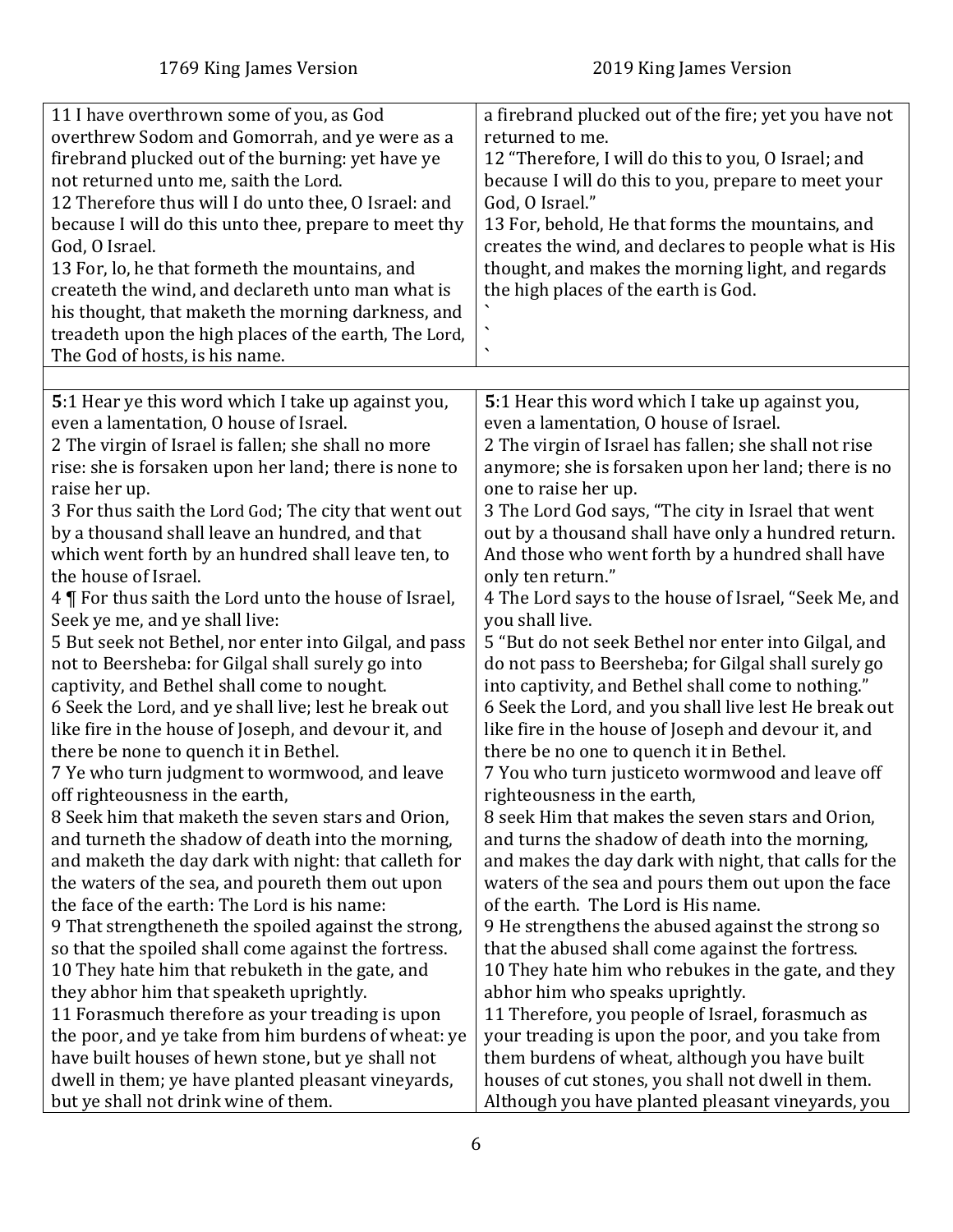|                                                        | shall not drink wine from them.                            |
|--------------------------------------------------------|------------------------------------------------------------|
| 12 For I know your manifold transgressions and         | 12 For I know your manifold transgressions and             |
| your mighty sins: they afflict the just, they take a   | your mighty sins: you afflict the just; you take a         |
| bribe, and they turn aside the poor in the gate from   | bribe; and you turn aside the poor in the gate from        |
| their right.                                           | their right.                                               |
| 13 Therefore the prudent shall keep silence in that    | 13 Therefore, the prudent shall keep silent in that        |
| time; for it is an evil time.                          | time, for it is an evil time.                              |
| 14 Seek good, and not evil, that ye may live: and so   | 14 Seek good and not evil so that you may live, and        |
| the Lord, the God of hosts, shall be with you, as ye   | so that the Lord, the God of hosts, shall be with you      |
| have spoken.                                           | as you have spoken.                                        |
| 15 Hate the evil, and love the good, and establish     | 15 Hate the evil, and love the good, and establish         |
| judgment in the gate: it may be that the Lord God of   | judgment in the gate; it may be that the Lord God of       |
| hosts will be gracious unto the remnant of Joseph.     | hosts will be gracious to the remnant of Joseph.           |
| 16 Therefore the Lord, the God of hosts, the Lord,     | 16 The Lord the God of hosts says this, "Wailing           |
| saith thus; Wailing shall be in all streets; and they  | shall be in all the streets; and they shall say in all the |
| shall say in all the highways, Alas! alas! and they    | highways, 'Alas! Alas!' And they shall call the            |
| shall call the husbandman to mourning, and such as     | laborers to mourning and such as are skillful at           |
| are skilful of lamentation to wailing.                 | lamentation to wailing.                                    |
| 17 And in all vineyards shall be wailing: for I will   | 17 "And in all vineyards shall be wailing; for I will      |
| pass through thee, saith the Lord.                     | pass through you."                                         |
| 18 Woe unto you that desire the day of the Lord! to    | 18 Woe to you who desire the day of the Lord! To           |
| what end is it for you? the day of the Lord is         | what end is it for you? The day of the Lord is             |
| darkness, and not light.                               | darkness and not light.                                    |
| 19 As if a man did flee from a lion, and a bear met    | 19 It is as if a person fled from a lion, and a bear met   |
| him; or went into the house, and leaned his hand on    | the person, or a person went into a house and              |
| the wall, and a serpent bit him.                       | leaned a hand on the wall, and was bitten by a             |
|                                                        | serpent.                                                   |
| 20 Shall not the day of the Lord be darkness, and not  | 20 Shall not the day of the Lord be darkness and not       |
| light? even very dark, and no brightness in it?        | light, even very dark and without brightness?              |
| 21   I hate, I despise your feast days, and I will not | 21 The Lord says, "I hate, I despise your feast days,      |
| smell in your solemn assemblies.                       | and I will not smell in your solemn assemblies.            |
| 22 Though ye offer me burnt offerings and your         | 22 "Though you offer Me burnt offerings and your           |
| meat offerings, I will not accept them: neither will I | grain offerings, I will not accept them; nor will I        |
| regard the peace offerings of your fat beasts.         | regard the peace offerings of your fat beasts.             |
| 23 Take thou away from me the noise of thy songs;      | 23 "Take away from me the noise of your songs, for         |
| for I will not hear the melody of thy viols.           | I will not hear the melody of your viols.                  |
| 24 But let judgment run down as waters, and            | 24 "But let justice run down like waters, and              |
| righteousness as a mighty stream.                      | righteousness like a mighty stream.                        |
| 25 Have ye offered unto me sacrifices and offerings    | 25 "Have you offered to Me sacrifices and offerings        |
|                                                        |                                                            |
| in the wilderness forty years, O house of Israel?      | in the wilderness these past forty years, you people       |
|                                                        | of Israel?                                                 |
| 26 But ye have borne the tabernacle of your Moloch     | 26 "But you have borne the tabernacle of your              |
| and Chiun your images, the star of your god, which     | Moloch and Chiun your images, the star of your god         |
| ye made to yourselves.                                 | which you made to yourselves.                              |
| 27 Therefore will I cause you to go into captivity     | 27 "Therefore, I will cause you to go into captivity       |
| beyond Damascus, saith the Lord, whose name is         | beyond Damascus," says the Lord, whose name is             |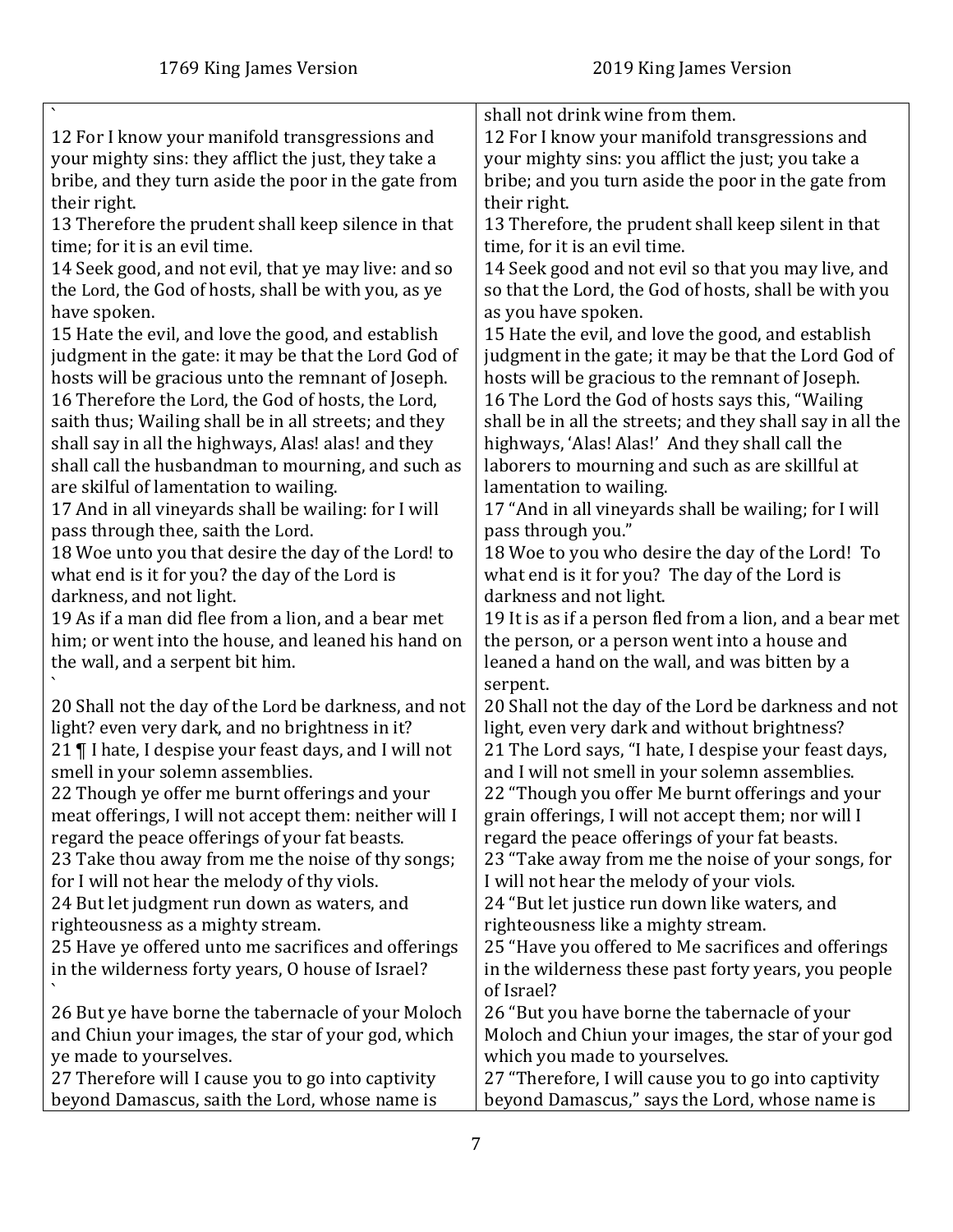<span id="page-7-0"></span>

| The God of hosts.                                                                                                                                                                                                                                                                                                                                                                                                                                                                                                                                                                                                                                                                                                                                                                                                                                                             | the God of hosts.                                                                                                                                                                                                                                                                                                                                                                                                                                                                                                                                                                                                                                                                                                                                                                                              |
|-------------------------------------------------------------------------------------------------------------------------------------------------------------------------------------------------------------------------------------------------------------------------------------------------------------------------------------------------------------------------------------------------------------------------------------------------------------------------------------------------------------------------------------------------------------------------------------------------------------------------------------------------------------------------------------------------------------------------------------------------------------------------------------------------------------------------------------------------------------------------------|----------------------------------------------------------------------------------------------------------------------------------------------------------------------------------------------------------------------------------------------------------------------------------------------------------------------------------------------------------------------------------------------------------------------------------------------------------------------------------------------------------------------------------------------------------------------------------------------------------------------------------------------------------------------------------------------------------------------------------------------------------------------------------------------------------------|
|                                                                                                                                                                                                                                                                                                                                                                                                                                                                                                                                                                                                                                                                                                                                                                                                                                                                               |                                                                                                                                                                                                                                                                                                                                                                                                                                                                                                                                                                                                                                                                                                                                                                                                                |
| 6:1 Woe to them that are at ease in Zion, and trust                                                                                                                                                                                                                                                                                                                                                                                                                                                                                                                                                                                                                                                                                                                                                                                                                           | 6:1 Woe to those who are at ease in Zion and trust                                                                                                                                                                                                                                                                                                                                                                                                                                                                                                                                                                                                                                                                                                                                                             |
| in the mountain of Samaria, which are named chief                                                                                                                                                                                                                                                                                                                                                                                                                                                                                                                                                                                                                                                                                                                                                                                                                             | in the mountain of Samaria, which are named chief                                                                                                                                                                                                                                                                                                                                                                                                                                                                                                                                                                                                                                                                                                                                                              |
| of the nations, to whom the house of Israel came!                                                                                                                                                                                                                                                                                                                                                                                                                                                                                                                                                                                                                                                                                                                                                                                                                             | of the nations, to whom the people of Israel came!                                                                                                                                                                                                                                                                                                                                                                                                                                                                                                                                                                                                                                                                                                                                                             |
| 2 Pass ye unto Calneh, and see; and from thence go                                                                                                                                                                                                                                                                                                                                                                                                                                                                                                                                                                                                                                                                                                                                                                                                                            | 2 Pass to Calneh, and see; and from there go to                                                                                                                                                                                                                                                                                                                                                                                                                                                                                                                                                                                                                                                                                                                                                                |
| ye to Hamath the great: then go down to Gath of the                                                                                                                                                                                                                                                                                                                                                                                                                                                                                                                                                                                                                                                                                                                                                                                                                           | Hamath the great; then go down to Gath of the                                                                                                                                                                                                                                                                                                                                                                                                                                                                                                                                                                                                                                                                                                                                                                  |
| Philistines: be they better than these kingdoms? or                                                                                                                                                                                                                                                                                                                                                                                                                                                                                                                                                                                                                                                                                                                                                                                                                           | Philistines. Are you better than these kingdoms?                                                                                                                                                                                                                                                                                                                                                                                                                                                                                                                                                                                                                                                                                                                                                               |
| their border greater than your border?                                                                                                                                                                                                                                                                                                                                                                                                                                                                                                                                                                                                                                                                                                                                                                                                                                        | Or is their border greater than your border?                                                                                                                                                                                                                                                                                                                                                                                                                                                                                                                                                                                                                                                                                                                                                                   |
| 3 Ye that put far away the evil day, and cause the                                                                                                                                                                                                                                                                                                                                                                                                                                                                                                                                                                                                                                                                                                                                                                                                                            | 3 You who put far away the evil day and cause the                                                                                                                                                                                                                                                                                                                                                                                                                                                                                                                                                                                                                                                                                                                                                              |
| seat of violence to come near;                                                                                                                                                                                                                                                                                                                                                                                                                                                                                                                                                                                                                                                                                                                                                                                                                                                | seat of violence to come near,                                                                                                                                                                                                                                                                                                                                                                                                                                                                                                                                                                                                                                                                                                                                                                                 |
| 4 That lie upon beds of ivory, and stretch                                                                                                                                                                                                                                                                                                                                                                                                                                                                                                                                                                                                                                                                                                                                                                                                                                    | 4 who lie upon beds of ivory, and stretch yourselves                                                                                                                                                                                                                                                                                                                                                                                                                                                                                                                                                                                                                                                                                                                                                           |
| themselves upon their couches, and eat the lambs                                                                                                                                                                                                                                                                                                                                                                                                                                                                                                                                                                                                                                                                                                                                                                                                                              | upon your couches, and eat the lambs out of the                                                                                                                                                                                                                                                                                                                                                                                                                                                                                                                                                                                                                                                                                                                                                                |
| out of the flock, and the calves out of the midst of                                                                                                                                                                                                                                                                                                                                                                                                                                                                                                                                                                                                                                                                                                                                                                                                                          | flock and the calves out of the midst of the stall,                                                                                                                                                                                                                                                                                                                                                                                                                                                                                                                                                                                                                                                                                                                                                            |
| the stall;                                                                                                                                                                                                                                                                                                                                                                                                                                                                                                                                                                                                                                                                                                                                                                                                                                                                    | 5 who chant to the sound of the viol, and invent to                                                                                                                                                                                                                                                                                                                                                                                                                                                                                                                                                                                                                                                                                                                                                            |
| 5 That chant to the sound of the viol, and invent to                                                                                                                                                                                                                                                                                                                                                                                                                                                                                                                                                                                                                                                                                                                                                                                                                          | yourselves instruments of music, as David did,                                                                                                                                                                                                                                                                                                                                                                                                                                                                                                                                                                                                                                                                                                                                                                 |
| themselves instruments of musick, like David;                                                                                                                                                                                                                                                                                                                                                                                                                                                                                                                                                                                                                                                                                                                                                                                                                                 | 6 who drink wine in bowls, and anoint yourselves                                                                                                                                                                                                                                                                                                                                                                                                                                                                                                                                                                                                                                                                                                                                                               |
| 6 That drink wine in bowls, and anoint themselves                                                                                                                                                                                                                                                                                                                                                                                                                                                                                                                                                                                                                                                                                                                                                                                                                             | with the chief ointments, but do not grieve for the                                                                                                                                                                                                                                                                                                                                                                                                                                                                                                                                                                                                                                                                                                                                                            |
| with the chief ointments: but they are not grieved                                                                                                                                                                                                                                                                                                                                                                                                                                                                                                                                                                                                                                                                                                                                                                                                                            | affliction of Joseph.                                                                                                                                                                                                                                                                                                                                                                                                                                                                                                                                                                                                                                                                                                                                                                                          |
| for the affliction of Joseph.<br>7   Therefore now shall they go captive with the                                                                                                                                                                                                                                                                                                                                                                                                                                                                                                                                                                                                                                                                                                                                                                                             | 7 Therefore, now you shall go captive with the first<br>that go captive, and the banquet of those who                                                                                                                                                                                                                                                                                                                                                                                                                                                                                                                                                                                                                                                                                                          |
| first that go captive, and the banquet of them that                                                                                                                                                                                                                                                                                                                                                                                                                                                                                                                                                                                                                                                                                                                                                                                                                           | stretched themselves shall be removed.                                                                                                                                                                                                                                                                                                                                                                                                                                                                                                                                                                                                                                                                                                                                                                         |
| stretched themselves shall be removed.                                                                                                                                                                                                                                                                                                                                                                                                                                                                                                                                                                                                                                                                                                                                                                                                                                        | 8 The Lord God, the God of hosts, has sworn by                                                                                                                                                                                                                                                                                                                                                                                                                                                                                                                                                                                                                                                                                                                                                                 |
| 8 The Lord God hath sworn by himself, saith the Lord                                                                                                                                                                                                                                                                                                                                                                                                                                                                                                                                                                                                                                                                                                                                                                                                                          | Himself, "I abhor the excellence of Jacob and hate                                                                                                                                                                                                                                                                                                                                                                                                                                                                                                                                                                                                                                                                                                                                                             |
|                                                                                                                                                                                                                                                                                                                                                                                                                                                                                                                                                                                                                                                                                                                                                                                                                                                                               |                                                                                                                                                                                                                                                                                                                                                                                                                                                                                                                                                                                                                                                                                                                                                                                                                |
|                                                                                                                                                                                                                                                                                                                                                                                                                                                                                                                                                                                                                                                                                                                                                                                                                                                                               |                                                                                                                                                                                                                                                                                                                                                                                                                                                                                                                                                                                                                                                                                                                                                                                                                |
| with all that is therein.                                                                                                                                                                                                                                                                                                                                                                                                                                                                                                                                                                                                                                                                                                                                                                                                                                                     |                                                                                                                                                                                                                                                                                                                                                                                                                                                                                                                                                                                                                                                                                                                                                                                                                |
|                                                                                                                                                                                                                                                                                                                                                                                                                                                                                                                                                                                                                                                                                                                                                                                                                                                                               | one house, that they shall die.                                                                                                                                                                                                                                                                                                                                                                                                                                                                                                                                                                                                                                                                                                                                                                                |
| in one house, that they shall die.                                                                                                                                                                                                                                                                                                                                                                                                                                                                                                                                                                                                                                                                                                                                                                                                                                            | 10 And a person's parents shall take up the person,                                                                                                                                                                                                                                                                                                                                                                                                                                                                                                                                                                                                                                                                                                                                                            |
|                                                                                                                                                                                                                                                                                                                                                                                                                                                                                                                                                                                                                                                                                                                                                                                                                                                                               | and the one who burns the dead after bringing the                                                                                                                                                                                                                                                                                                                                                                                                                                                                                                                                                                                                                                                                                                                                                              |
| burneth him, to bring out the bones out of the                                                                                                                                                                                                                                                                                                                                                                                                                                                                                                                                                                                                                                                                                                                                                                                                                                | bones out of the house, shall say to whoever is in                                                                                                                                                                                                                                                                                                                                                                                                                                                                                                                                                                                                                                                                                                                                                             |
| house, and shall say unto him that is by the sides of                                                                                                                                                                                                                                                                                                                                                                                                                                                                                                                                                                                                                                                                                                                                                                                                                         | the house, "Is there anyone with you?" And the                                                                                                                                                                                                                                                                                                                                                                                                                                                                                                                                                                                                                                                                                                                                                                 |
| the house, Is there yet any with thee? and he shall                                                                                                                                                                                                                                                                                                                                                                                                                                                                                                                                                                                                                                                                                                                                                                                                                           | person inside shall say, "No." Then the questioner                                                                                                                                                                                                                                                                                                                                                                                                                                                                                                                                                                                                                                                                                                                                                             |
| say, No. Then shall he say, Hold thy tongue: for we                                                                                                                                                                                                                                                                                                                                                                                                                                                                                                                                                                                                                                                                                                                                                                                                                           |                                                                                                                                                                                                                                                                                                                                                                                                                                                                                                                                                                                                                                                                                                                                                                                                                |
|                                                                                                                                                                                                                                                                                                                                                                                                                                                                                                                                                                                                                                                                                                                                                                                                                                                                               |                                                                                                                                                                                                                                                                                                                                                                                                                                                                                                                                                                                                                                                                                                                                                                                                                |
|                                                                                                                                                                                                                                                                                                                                                                                                                                                                                                                                                                                                                                                                                                                                                                                                                                                                               |                                                                                                                                                                                                                                                                                                                                                                                                                                                                                                                                                                                                                                                                                                                                                                                                                |
|                                                                                                                                                                                                                                                                                                                                                                                                                                                                                                                                                                                                                                                                                                                                                                                                                                                                               |                                                                                                                                                                                                                                                                                                                                                                                                                                                                                                                                                                                                                                                                                                                                                                                                                |
|                                                                                                                                                                                                                                                                                                                                                                                                                                                                                                                                                                                                                                                                                                                                                                                                                                                                               |                                                                                                                                                                                                                                                                                                                                                                                                                                                                                                                                                                                                                                                                                                                                                                                                                |
|                                                                                                                                                                                                                                                                                                                                                                                                                                                                                                                                                                                                                                                                                                                                                                                                                                                                               |                                                                                                                                                                                                                                                                                                                                                                                                                                                                                                                                                                                                                                                                                                                                                                                                                |
|                                                                                                                                                                                                                                                                                                                                                                                                                                                                                                                                                                                                                                                                                                                                                                                                                                                                               |                                                                                                                                                                                                                                                                                                                                                                                                                                                                                                                                                                                                                                                                                                                                                                                                                |
|                                                                                                                                                                                                                                                                                                                                                                                                                                                                                                                                                                                                                                                                                                                                                                                                                                                                               |                                                                                                                                                                                                                                                                                                                                                                                                                                                                                                                                                                                                                                                                                                                                                                                                                |
|                                                                                                                                                                                                                                                                                                                                                                                                                                                                                                                                                                                                                                                                                                                                                                                                                                                                               |                                                                                                                                                                                                                                                                                                                                                                                                                                                                                                                                                                                                                                                                                                                                                                                                                |
|                                                                                                                                                                                                                                                                                                                                                                                                                                                                                                                                                                                                                                                                                                                                                                                                                                                                               |                                                                                                                                                                                                                                                                                                                                                                                                                                                                                                                                                                                                                                                                                                                                                                                                                |
|                                                                                                                                                                                                                                                                                                                                                                                                                                                                                                                                                                                                                                                                                                                                                                                                                                                                               |                                                                                                                                                                                                                                                                                                                                                                                                                                                                                                                                                                                                                                                                                                                                                                                                                |
|                                                                                                                                                                                                                                                                                                                                                                                                                                                                                                                                                                                                                                                                                                                                                                                                                                                                               |                                                                                                                                                                                                                                                                                                                                                                                                                                                                                                                                                                                                                                                                                                                                                                                                                |
| the God of hosts, I abhor the excellency of Jacob, and<br>hate his palaces: therefore will I deliver up the city<br>9 And it shall come to pass, if there remain ten men<br>10 And a man's uncle shall take him up, and he that<br>may not make mention of the name of the Lord.<br>11 For, behold, the Lord commandeth, and he will<br>smite the great house with breaches, and the little<br>house with clefts.<br>12   Shall horses run upon the rock? will one plow<br>there with oxen? for ye have turned judgment into<br>gall, and the fruit of righteousness into hemlock:<br>13 Ye which rejoice in a thing of nought, which say,<br>Have we not taken to us horns by our own strength?<br>14 But, behold, I will raise up against you a nation, O<br>house of Israel, saith the Lord the God of hosts; and<br>they shall afflict you from the entering in of Hemath | his palaces. Therefore, I will deliver up the city with<br>all that is in it."<br>9 And it shall come to pass if ten persons remain in<br>shall say, "Hold your tongue; for we may not make<br>mention of the name of the Lord."<br>11 For, behold, the Lord commands, and He will<br>strike down the great house into pieces and the<br>little house into bits.<br>12 Shall horses run upon the rock? Will one plow<br>there with oxen? For you have turned justice into<br>gall and the fruit of righteousness into hemlock.<br>13 You rejoice in a thing of nothing and say, "Have<br>we not taken to us horns by our own strength?"<br>14 But the Lord the God of hosts, says, "Behold, I<br>will raise up against you a nation, O people of Israel.<br>And they shall afflict you from the entering in of |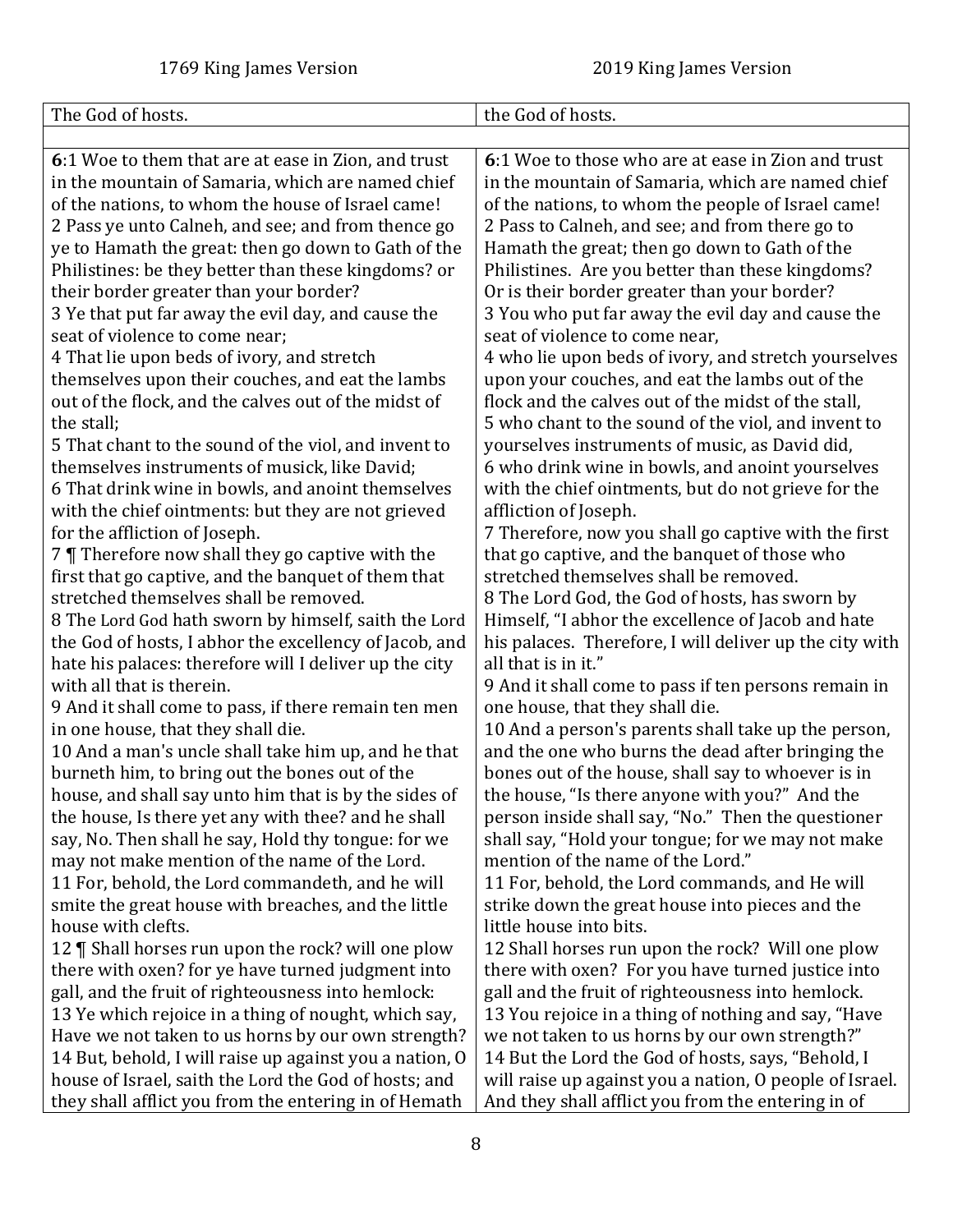<span id="page-8-0"></span>

| unto the river of the wilderness.                                                                                                                                                                                                                                                                                                | Hemath to the river of the wilderness."                                                                                                                                                                                                                                                                                    |
|----------------------------------------------------------------------------------------------------------------------------------------------------------------------------------------------------------------------------------------------------------------------------------------------------------------------------------|----------------------------------------------------------------------------------------------------------------------------------------------------------------------------------------------------------------------------------------------------------------------------------------------------------------------------|
|                                                                                                                                                                                                                                                                                                                                  |                                                                                                                                                                                                                                                                                                                            |
| <b>7:1</b> Thus hath the Lord God shewed unto me; and,<br>behold, he formed grasshoppers in the beginning of<br>the shooting up of the latter growth; and, lo, it was<br>the latter growth after the king's mowings.<br>2 And it came to pass, that when they had made an<br>end of eating the grass of the land, then I said, O | 7:1 This the Lord God showed to me; and, behold,<br>He formed grasshoppers at the beginning of the<br>shooting up of the latter growth. And, behold, it was<br>the latter growth after the king's mowings.<br>2 And it came to pass that when they had finished<br>eating the grass of the land, then I said, "O Lord God, |
| Lord God, forgive, I beseech thee: by whom shall                                                                                                                                                                                                                                                                                 | forgive, I beg you. By whom shall Jacob arise? For                                                                                                                                                                                                                                                                         |
| Jacob arise? for he is small.                                                                                                                                                                                                                                                                                                    | he is small?                                                                                                                                                                                                                                                                                                               |
| 3 The Lord repented for this: It shall not be, saith the<br>Lord.                                                                                                                                                                                                                                                                | 3 The Lord repented for this; the Lord said, "It shall<br>not be."                                                                                                                                                                                                                                                         |
| 4 Thus hath the Lord God shewed unto me: and,                                                                                                                                                                                                                                                                                    | 4 The Lord God has shown this to me; and, behold,                                                                                                                                                                                                                                                                          |
| behold, the Lord God called to contend by fire, and it                                                                                                                                                                                                                                                                           | the Lord God called to contend by fire, and the fire                                                                                                                                                                                                                                                                       |
| devoured the great deep, and did eat up a part.                                                                                                                                                                                                                                                                                  | devoured the great deep and ate up a part.                                                                                                                                                                                                                                                                                 |
| 5 Then said I, O Lord God, cease, I beseech thee: by                                                                                                                                                                                                                                                                             | 5 Then I said, "O Lord God, cease, I beg you. By                                                                                                                                                                                                                                                                           |
| whom shall Jacob arise? for he is small.                                                                                                                                                                                                                                                                                         | whom shall Jacob rise up? For he is small."                                                                                                                                                                                                                                                                                |
| 6 The Lord repented for this: This also shall not be,<br>saith the Lord God.                                                                                                                                                                                                                                                     | 6 The Lord repented for this; the Lord God said,<br>"This also shall not be."                                                                                                                                                                                                                                              |
| 7   Thus he shewed me: and, behold, the Lord stood                                                                                                                                                                                                                                                                               | 7 Thus He showed me; and, behold, the Lord                                                                                                                                                                                                                                                                                 |
| upon a wall made by a plumbline, with a plumbline                                                                                                                                                                                                                                                                                | showed me a wall made by a plumb line, and                                                                                                                                                                                                                                                                                 |
| in his hand.                                                                                                                                                                                                                                                                                                                     | showed me a plumb line.                                                                                                                                                                                                                                                                                                    |
| 8 And the Lord said unto me, Amos, what seest                                                                                                                                                                                                                                                                                    | 8 And the Lord said to me, "Amos, what do you                                                                                                                                                                                                                                                                              |
| thou? And I said, A plumbline. Then said the Lord,                                                                                                                                                                                                                                                                               | see?" And I said, "A plumb line." Then the Lord                                                                                                                                                                                                                                                                            |
| Behold, I will set a plumbline in the midst of my                                                                                                                                                                                                                                                                                | said, "Behold, I will set a plumb line in the midst of                                                                                                                                                                                                                                                                     |
| people Israel: I will not again pass by them any<br>more:                                                                                                                                                                                                                                                                        | My people Israel; I will not pass by them anymore.<br>9 "And the high places of Isaac shall be desolate, and                                                                                                                                                                                                               |
| 9 And the high places of Isaac shall be desolate, and                                                                                                                                                                                                                                                                            | the sanctuaries of Israel shall be laid waste; and I                                                                                                                                                                                                                                                                       |
| the sanctuaries of Israel shall be laid waste; and I                                                                                                                                                                                                                                                                             | will rise against the house of Jeroboam II with the                                                                                                                                                                                                                                                                        |
| will rise against the house of Jeroboam with the                                                                                                                                                                                                                                                                                 | sword."                                                                                                                                                                                                                                                                                                                    |
| sword.                                                                                                                                                                                                                                                                                                                           | 10 Then Amaziah the priest of Bethel sent to                                                                                                                                                                                                                                                                               |
| 10   Then Amaziah the priest of Bethel sent to                                                                                                                                                                                                                                                                                   | Jeroboam II king of Israel, saying, "Amos has                                                                                                                                                                                                                                                                              |
| Jeroboam king of Israel, saying, Amos hath                                                                                                                                                                                                                                                                                       | conspired against you in the midst of the people of                                                                                                                                                                                                                                                                        |
| conspired against thee in the midst of the house of<br>Israel: the land is not able to bear all his words.                                                                                                                                                                                                                       | Israel. The land is not able to bear all his words.<br>11 "For Amos says, 'Jeroboam II shall die by the                                                                                                                                                                                                                    |
| 11 For thus Amos saith, Jeroboam shall die by the                                                                                                                                                                                                                                                                                | sword, and Israel shall surely be led away captive                                                                                                                                                                                                                                                                         |
| sword, and Israel shall surely be led away captive                                                                                                                                                                                                                                                                               | out of their own land."                                                                                                                                                                                                                                                                                                    |
| out of their own land.                                                                                                                                                                                                                                                                                                           | 12 Also, Amaziah said to Amos, "O you seer, go, flee                                                                                                                                                                                                                                                                       |
| 12 Also Amaziah said unto Amos, O thou seer, go,                                                                                                                                                                                                                                                                                 | away into the land of Judah and eat bread there and                                                                                                                                                                                                                                                                        |
| flee thee away into the land of Judah, and there eat                                                                                                                                                                                                                                                                             | prophesy there.                                                                                                                                                                                                                                                                                                            |
| bread, and prophesy there:                                                                                                                                                                                                                                                                                                       | 13 "But do not prophesy anymore at Bethel; for it is                                                                                                                                                                                                                                                                       |
| 13 But prophesy not again any more at Bethel: for it                                                                                                                                                                                                                                                                             | the king's chapel and it is the king's court."                                                                                                                                                                                                                                                                             |
| is the king's chapel, and it is the king's court.                                                                                                                                                                                                                                                                                | 14 Then Amos answered, Amaziah, "I was no                                                                                                                                                                                                                                                                                  |
| 14   Then answered Amos, and said to Amaziah, I<br>was no prophet, neither was I a prophet's son; but I                                                                                                                                                                                                                          | prophet, nor was I a prophet's son; but I was a<br>herder and a gatherer of fig-mulberry fruit.                                                                                                                                                                                                                            |
| was an herdman, and a gatherer of sycomore fruit:                                                                                                                                                                                                                                                                                | 15 "And the Lord took me as I followed the flock,                                                                                                                                                                                                                                                                          |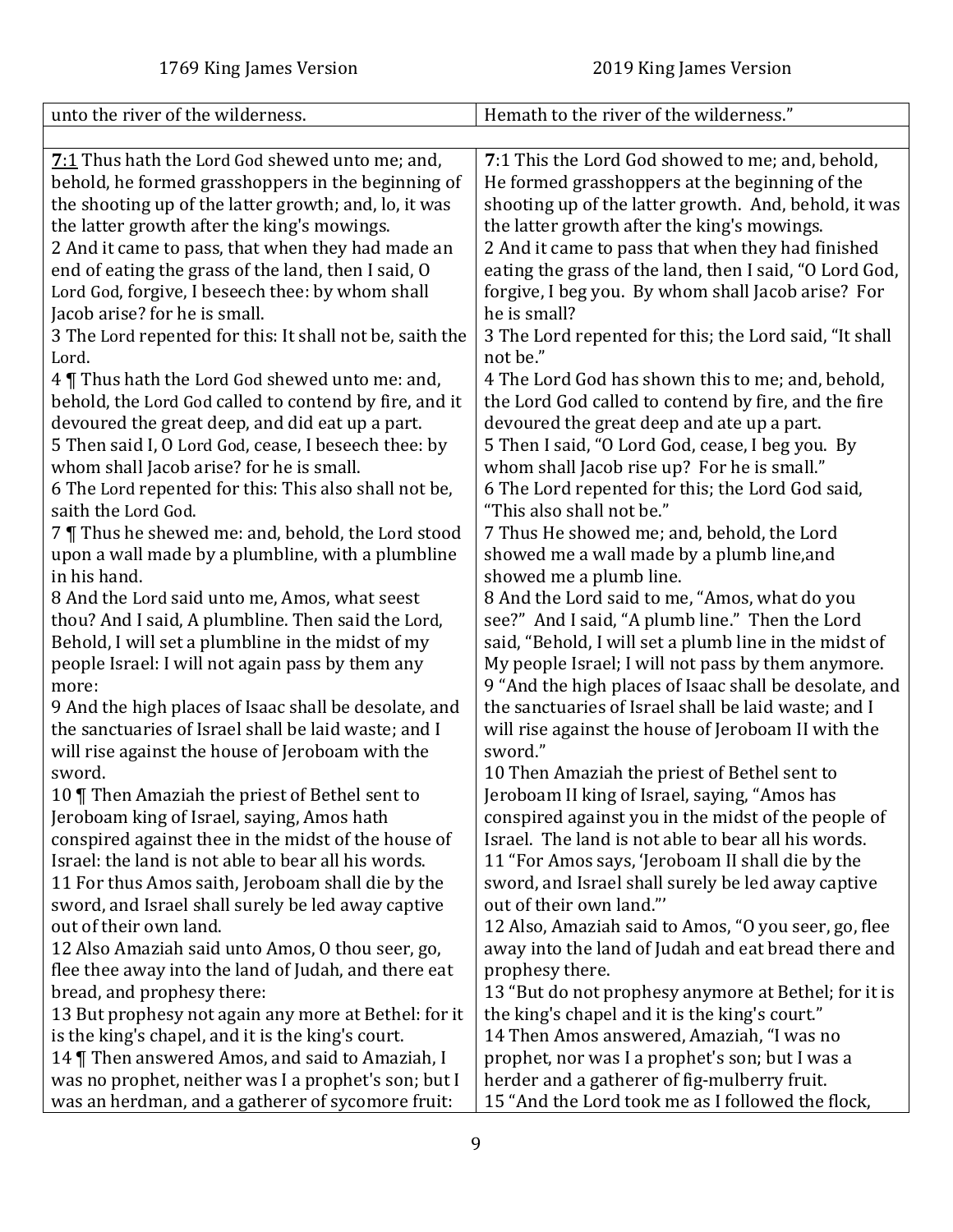<span id="page-9-0"></span>

| 15 And the Lord took me as I followed the flock, and<br>the Lord said unto me, Go, prophesy unto my people | and the Lord said to me, 'Go, prophesy to My people<br>Israel.'                      |
|------------------------------------------------------------------------------------------------------------|--------------------------------------------------------------------------------------|
| Israel.                                                                                                    | 16 "Therefore, hear now the word of the Lord; you                                    |
|                                                                                                            |                                                                                      |
| 16   Now therefore hear thou the word of the Lord:                                                         | say, 'Do not prophesy against Israel and do not drop                                 |
| Thou sayest, Prophesy not against Israel, and drop                                                         | your word against the house of Isaac.'                                               |
| not thy word against the house of Isaac.                                                                   | 17 "Therefore, the Lord says, 'Your wife shall be a                                  |
| 17 Therefore thus saith the Lord; Thy wife shall be                                                        | whore in the city, and your sons and your daughters                                  |
| an harlot in the city, and thy sons and thy daughters                                                      | shall fall by the sword. And your land shall be                                      |
| shall fall by the sword, and thy land shall be divided                                                     | divided and given to others; and you shall die in a                                  |
| by line; and thou shalt die in a polluted land: and                                                        | polluted land. And the people of Israel shall surely                                 |
| Israel shall surely go into captivity forth of his land.                                                   | go from their land into captivity."                                                  |
|                                                                                                            |                                                                                      |
| 8:1 Thus hath the Lord God shewed unto me: and                                                             | 8:1 This has the Lord God showed to me;, behold, a                                   |
| behold a basket of summer fruit.                                                                           | basket of summer fruit.                                                              |
| 2 And he said, Amos, what seest thou? And I said, A                                                        | 2 And He said, "Amos, what do you see?" And I said,                                  |
| basket of summer fruit. Then said the Lord unto me,                                                        | "A basket of summer fruit."                                                          |
| The end is come upon my people of Israel; I will not                                                       | Then the Lord said to me, "The end has come upon                                     |
| again pass by them any more.                                                                               | My people of Israel; I will not pass by them                                         |
| 3 And the songs of the temple shall be howlings in                                                         | anymore.                                                                             |
| that day, saith the Lord God: there shall be many                                                          | 3 "And the songs of the temple shall be howlings in                                  |
| dead bodies in every place; they shall cast them                                                           | that day; there shall be many dead bodies in every                                   |
| forth with silence.                                                                                        | place; they shall cast them forth with silence.                                      |
| 4   Hear this, O ye that swallow up the needy, even                                                        |                                                                                      |
| to make the poor of the land to fail,<br>5 Saying, When will the new moon be gone, that we                 | 4 "Hear this, you who swallow up the needy and<br>make the poor of the land to fail, |
| may sell corn? and the sabbath, that we may set                                                            | 5 "saying, 'When will the new moon, and the                                          |
| forth wheat, making the ephah small, and the shekel                                                        | Sabbath be gone, so that we may sell grain, so that                                  |
| great, and falsifying the balances by deceit?                                                              | we may set forth wheat, overcharging for it, and                                     |
|                                                                                                            | underpaying for what we buy, and falsifying the                                      |
| 6 That we may buy the poor for silver, and the                                                             | balances by deceit?                                                                  |
| needy for a pair of shoes; yea, and sell the refuse of                                                     | 6 "We wish to do this so that we may buy the poor                                    |
| the wheat?                                                                                                 | for silver, and the needy for a pair of shoes; yes, and                              |
| 7 The Lord hath sworn by the excellency of Jacob,                                                          | sell the refuse of the wheat."                                                       |
| Surely I will never forget any of their works.                                                             | 7 The Lord has sworn by the excellence of Jacob,                                     |
| 8 Shall not the land tremble for this, and every one                                                       | "Surely I will never forget any of their works.                                      |
| mourn that dwelleth therein? and it shall rise up                                                          | 8 "Shall not the land tremble for this and everyone                                  |
| wholly as a flood; and it shall be cast out and                                                            | mourn who dwells in it? And the water shall rise up                                  |
| drowned, as by the flood of Egypt.                                                                         | wholly as a flood, and the land shall be drowned like                                |
| 9 And it shall come to pass in that day, saith the Lord                                                    | by the flood of Egypt.                                                               |
| God, that I will cause the sun to go down at noon,                                                         | 9 "And it shall come to pass in that day that I the                                  |
| and I will darken the earth in the clear day:                                                              | Lord God will cause the sun to go down at noon, and                                  |
| 10 And I will turn your feasts into mourning, and all                                                      | I will darken the earth in the clear day.                                            |
| your songs into lamentation; and I will bring up                                                           | 10 "And I will turn your feasts into mourning and all                                |
| sackcloth upon all loins, and baldness upon every                                                          | your songs into lamentation; and I will put                                          |
| head; and I will make it as the mourning of an only                                                        | sackcloth upon all loins and baldness upon every                                     |
| son, and the end thereof as a bitter day.                                                                  | head. And I will make the day as if it were a day of                                 |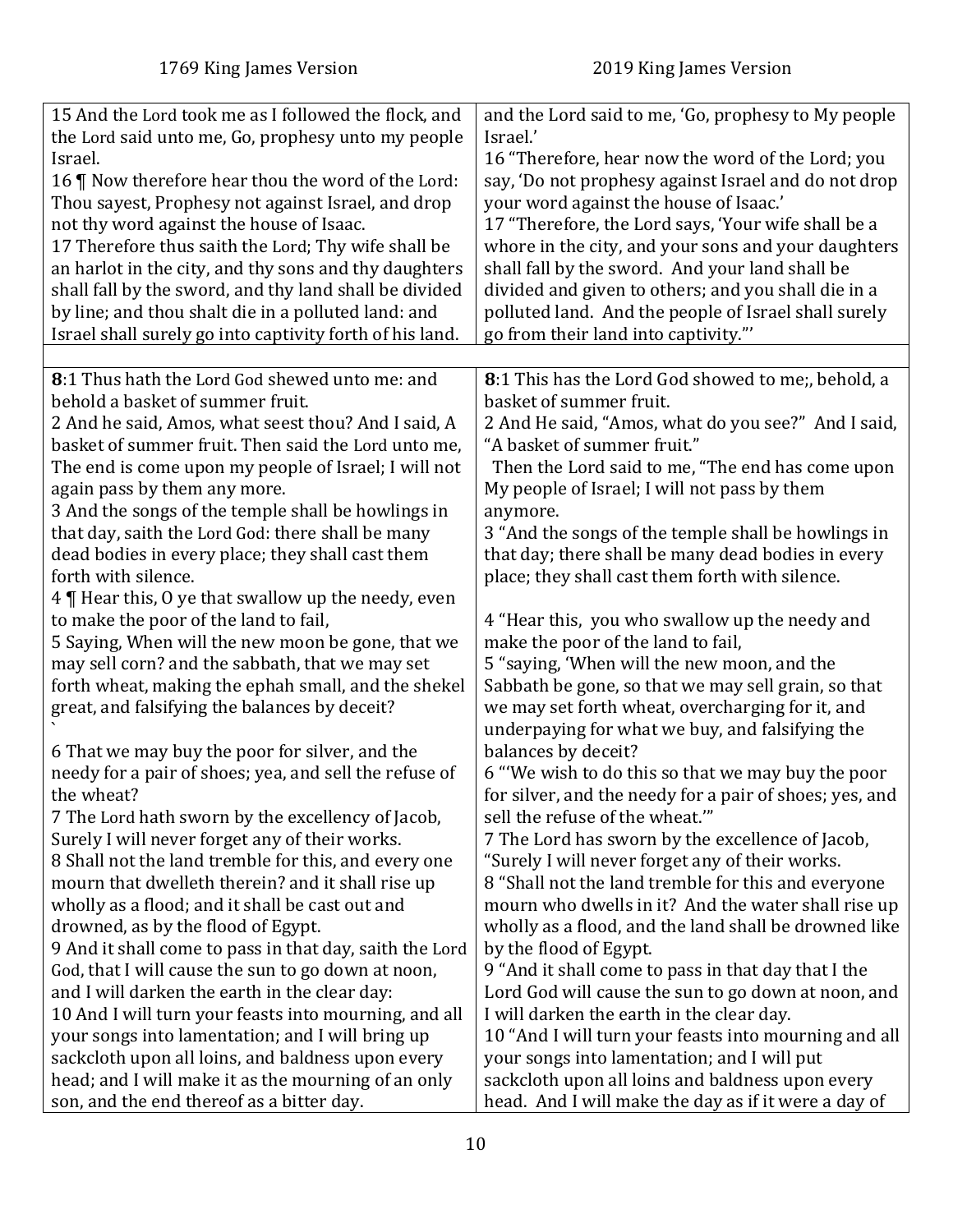<span id="page-10-0"></span>

| 11   Behold, the days come, saith the Lord God, that<br>I will send a famine in the land, not a famine of<br>bread, nor a thirst for water, but of hearing the<br>words of the Lord:<br>12 And they shall wander from sea to sea, and from<br>the north even to the east, they shall run to and fro<br>to seek the word of the Lord, and shall not find it.<br>13 In that day shall the fair virgins and young men<br>faint for thirst.<br>14 They that swear by the sin of Samaria, and say,<br>Thy god, O Dan, liveth; and, The manner of<br>Beersheba liveth; even they shall fall, and never rise<br>up again. | mourning for an only child, and the end of it as a<br>bitter day."<br>11 The Lord God says, "Behold, the days come, that I<br>will send a famine into the land, not a famine of<br>bread nor a thirst for water, but of hearing the<br>words of the Lord.<br>12 "And they shall wander from sea to sea and from<br>the north even to the east; they shall run to and fro<br>to seek the word of the Lord and shall not find it.<br>13 In that day the fair virgins and young men shall<br>faint for thirst.<br>14 Those who swear by the sin of Samaria and say,<br>"Your god, O Dan, lives"; and, "The manner of<br>Beersheba lives"; even they shall fall and never rise<br>up again. |
|--------------------------------------------------------------------------------------------------------------------------------------------------------------------------------------------------------------------------------------------------------------------------------------------------------------------------------------------------------------------------------------------------------------------------------------------------------------------------------------------------------------------------------------------------------------------------------------------------------------------|-----------------------------------------------------------------------------------------------------------------------------------------------------------------------------------------------------------------------------------------------------------------------------------------------------------------------------------------------------------------------------------------------------------------------------------------------------------------------------------------------------------------------------------------------------------------------------------------------------------------------------------------------------------------------------------------|
| <b>9</b> :1 I saw the Lord standing upon the altar: and he                                                                                                                                                                                                                                                                                                                                                                                                                                                                                                                                                         | 9:1 The Lord said, "Strike down the lintel of the                                                                                                                                                                                                                                                                                                                                                                                                                                                                                                                                                                                                                                       |
| said, Smite the lintel of the door, that the posts may                                                                                                                                                                                                                                                                                                                                                                                                                                                                                                                                                             | door so that the posts may shake; and cut them in                                                                                                                                                                                                                                                                                                                                                                                                                                                                                                                                                                                                                                       |
| shake: and cut them in the head, all of them; and I                                                                                                                                                                                                                                                                                                                                                                                                                                                                                                                                                                | the head, all of them. And I will slay the last of them                                                                                                                                                                                                                                                                                                                                                                                                                                                                                                                                                                                                                                 |
| will slay the last of them with the sword: he that                                                                                                                                                                                                                                                                                                                                                                                                                                                                                                                                                                 | with the sword; those of them who flee shall not get                                                                                                                                                                                                                                                                                                                                                                                                                                                                                                                                                                                                                                    |
| fleeth of them shall not flee away, and he that                                                                                                                                                                                                                                                                                                                                                                                                                                                                                                                                                                    | away, and those who escape from them shall not be                                                                                                                                                                                                                                                                                                                                                                                                                                                                                                                                                                                                                                       |
| escapeth of them shall not be delivered.                                                                                                                                                                                                                                                                                                                                                                                                                                                                                                                                                                           | delivered.                                                                                                                                                                                                                                                                                                                                                                                                                                                                                                                                                                                                                                                                              |
| 2 Though they dig into hell, thence shall mine hand                                                                                                                                                                                                                                                                                                                                                                                                                                                                                                                                                                | 2 "Though they dig into hell, they shall be taken                                                                                                                                                                                                                                                                                                                                                                                                                                                                                                                                                                                                                                       |
| take them; though they climb up to heaven, thence                                                                                                                                                                                                                                                                                                                                                                                                                                                                                                                                                                  | there; though they climb up to the heavens, I will                                                                                                                                                                                                                                                                                                                                                                                                                                                                                                                                                                                                                                      |
| will I bring them down:                                                                                                                                                                                                                                                                                                                                                                                                                                                                                                                                                                                            | bring them down from there.                                                                                                                                                                                                                                                                                                                                                                                                                                                                                                                                                                                                                                                             |
| 3 And though they hide themselves in the top of                                                                                                                                                                                                                                                                                                                                                                                                                                                                                                                                                                    | 3 "And though they hide themselves in the top of                                                                                                                                                                                                                                                                                                                                                                                                                                                                                                                                                                                                                                        |
| Carmel, I will search and take them out thence; and                                                                                                                                                                                                                                                                                                                                                                                                                                                                                                                                                                | Carmel, I will search and take them from there. And                                                                                                                                                                                                                                                                                                                                                                                                                                                                                                                                                                                                                                     |
| though they be hid from my sight in the bottom of                                                                                                                                                                                                                                                                                                                                                                                                                                                                                                                                                                  | though they are hidden from sight in the bottom of                                                                                                                                                                                                                                                                                                                                                                                                                                                                                                                                                                                                                                      |
| the sea, thence will I command the serpent, and he                                                                                                                                                                                                                                                                                                                                                                                                                                                                                                                                                                 | the sea, I will command the serpent there, and the                                                                                                                                                                                                                                                                                                                                                                                                                                                                                                                                                                                                                                      |
| shall bite them:                                                                                                                                                                                                                                                                                                                                                                                                                                                                                                                                                                                                   | serpent shall bite them.                                                                                                                                                                                                                                                                                                                                                                                                                                                                                                                                                                                                                                                                |
| 4 And though they go into captivity before their                                                                                                                                                                                                                                                                                                                                                                                                                                                                                                                                                                   | 4 "And though they go into captivity before their                                                                                                                                                                                                                                                                                                                                                                                                                                                                                                                                                                                                                                       |
| enemies, thence will I command the sword, and it                                                                                                                                                                                                                                                                                                                                                                                                                                                                                                                                                                   | enemies, I will command the sword there, and it                                                                                                                                                                                                                                                                                                                                                                                                                                                                                                                                                                                                                                         |
| shall slay them: and I will set mine eyes upon them                                                                                                                                                                                                                                                                                                                                                                                                                                                                                                                                                                | shall slay them. And I will set them up for evil and                                                                                                                                                                                                                                                                                                                                                                                                                                                                                                                                                                                                                                    |
| for evil, and not for good.                                                                                                                                                                                                                                                                                                                                                                                                                                                                                                                                                                                        | not for good."                                                                                                                                                                                                                                                                                                                                                                                                                                                                                                                                                                                                                                                                          |
| 5 And the Lord God of hosts is he that toucheth the                                                                                                                                                                                                                                                                                                                                                                                                                                                                                                                                                                | 5 The Lord God of hosts is He that affects the land,                                                                                                                                                                                                                                                                                                                                                                                                                                                                                                                                                                                                                                    |
| land, and it shall melt, and all that dwell therein                                                                                                                                                                                                                                                                                                                                                                                                                                                                                                                                                                | and it shall melt, and all who dwell in it shall mourn.                                                                                                                                                                                                                                                                                                                                                                                                                                                                                                                                                                                                                                 |
| shall mourn: and it shall rise up wholly like a flood;                                                                                                                                                                                                                                                                                                                                                                                                                                                                                                                                                             | And water shall rise up wholly like a flood, and the                                                                                                                                                                                                                                                                                                                                                                                                                                                                                                                                                                                                                                    |
| and shall be drowned, as by the flood of Egypt.                                                                                                                                                                                                                                                                                                                                                                                                                                                                                                                                                                    | land shall be drowned, like by the flood of Egypt.                                                                                                                                                                                                                                                                                                                                                                                                                                                                                                                                                                                                                                      |
| 6 It is he that buildeth his stories in the heaven, and                                                                                                                                                                                                                                                                                                                                                                                                                                                                                                                                                            | 6 He builds His stories in heaven, and has founded                                                                                                                                                                                                                                                                                                                                                                                                                                                                                                                                                                                                                                      |
| hath founded his troop in the earth; he that calleth                                                                                                                                                                                                                                                                                                                                                                                                                                                                                                                                                               | His troop on the earth. He calls for the waters of the                                                                                                                                                                                                                                                                                                                                                                                                                                                                                                                                                                                                                                  |
| for the waters of the sea, and poureth them out                                                                                                                                                                                                                                                                                                                                                                                                                                                                                                                                                                    | sea and pours them out upon the face of the earth:                                                                                                                                                                                                                                                                                                                                                                                                                                                                                                                                                                                                                                      |
| upon the face of the earth: The Lord is his name.                                                                                                                                                                                                                                                                                                                                                                                                                                                                                                                                                                  | The Lord is His name.                                                                                                                                                                                                                                                                                                                                                                                                                                                                                                                                                                                                                                                                   |
| 7 Are ye not as children of the Ethiopians unto me,                                                                                                                                                                                                                                                                                                                                                                                                                                                                                                                                                                | 7 The Lord says, "Are you not like children of the                                                                                                                                                                                                                                                                                                                                                                                                                                                                                                                                                                                                                                      |
| O children of Israel? saith the Lord. Have not I                                                                                                                                                                                                                                                                                                                                                                                                                                                                                                                                                                   | Ethiopians to Me, O people of Israel? Have I not                                                                                                                                                                                                                                                                                                                                                                                                                                                                                                                                                                                                                                        |
| brought up Israel out of the land of Egypt? and the                                                                                                                                                                                                                                                                                                                                                                                                                                                                                                                                                                | brought up Israel out of the land of Egypt? And                                                                                                                                                                                                                                                                                                                                                                                                                                                                                                                                                                                                                                         |
| Philistines from Caphtor, and the Syrians from Kir?                                                                                                                                                                                                                                                                                                                                                                                                                                                                                                                                                                | have I not also brought the Philistines from Caphtor,                                                                                                                                                                                                                                                                                                                                                                                                                                                                                                                                                                                                                                   |